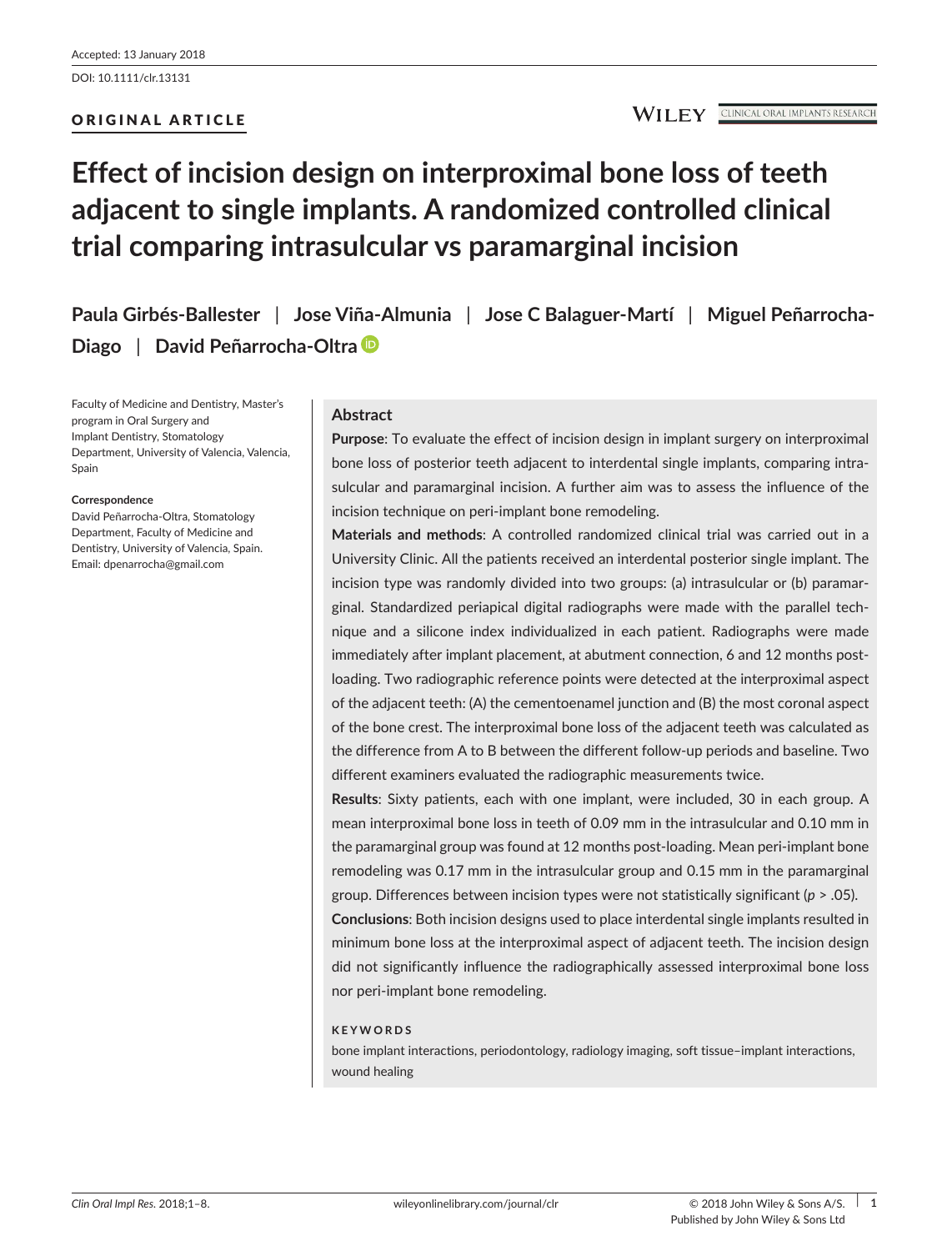# **1** | **INTRODUCTION**

Mucoperiosteal flaps are used to access the bone and root surface in periodontal, endodontic and oral surgical procedures. During the dissection procedure, the soft tissues are incised and the periosteum is separated from the alveolar bone (Fickl et al., 2011). Crestal incisions may continue to the interproximal aspect of the adjacent teeth, sometimes including the interproximal tissue. During implant placement, with a paramarginal incision, the soft tissues of the interproximal and the mid-facial marginal gingiva are maintained, unlike the intrasulcular incision where this tissue is dissected and elevated from the underlying bone. Experimental studies in animals and humans (Brägger, Pasquali, & Kornman, 1988; Fickl et al., 2011) have demonstrated that the exposure of alveolar bone by full-thickness flap elevation induces osteoclastic activity and results in bone resorption.

In a previous publication (Girbés-Ballester, Viña-Almunia, Peñarrocha-Oltra, & Peñarrocha-Diago, 2016), the effect of the incision design in the clinical parameters of the neighboring teeth to single implants was studied. The incision design did not affect the clinical parameters; there was an increase in recession and an improvement in papilla formation over time irrespectively of the incision type. Gomez-Roman (Gomez-Roman, 2001) performed a prospective study to evaluate peri-implant bone loss following interdental implant placement, using a paramarginal or an intrasulcular incision design. Significantly less peri-implant bone loss and better papilla fill following the paramarginal incision technique were recorded. In an experimental study in rats (Binderman et al., 2001), bone remodeling was analyzed comparing intrasulcular and paramarginal incision, the former presenting worse results. Fischer et al. (2014) in a study in dogs evaluated the reduction of the interproximal soft tissue by comparing a paramarginal incision technique with a vertical release incision (3 mm from the adjacent tooth) and the intrasulcular incision, obtaining less gingival contraction with the first one. In other fields of oral surgery, there are studies that analyze the incision design on the healing characteristics. In periapical surgery, intrasulcular incision has shown less papilla fill (Velvart, Ebner-Zimmermann, & Ebner, 2004) and more gingival recession (von Arx, Salvi, Janner, & Jensen, 2009) than other incision techniques. In periodontal plastic surgery, a study of coronal advancement flaps to cover recessions with or without release incisions showed no difference in the reduction of recessions, although there was a greater probability of complete root coverage without release incisions (Zucchelli et al., 2009).

Peri-implant bone loss was analyzed in relation to the flap technique, especially using the flapless approach (Bashutski et al., 2013; Lin, Chan, Bashutski, Oh, & Wang, 2014), but it is unclear whether interproximal bone loss of adjacent teeth can be affected by the incision technique used during implant placement. The aim of this controlled randomized clinical trial was to evaluate the effect of incision design in implant surgery on interproximal bone loss of posterior teeth adjacent to interdental single implants, comparing intrasulcular and paramarginal incision. A further aim was to assess the influence of the incision

technique on peri-implant bone remodeling. This article was written following the CONSORT statement for improving the quality of RCTs (Schulz, Altman, & Moher, 2010).

# **2** | **MATERIAL AND METHODS**

#### **2.1** | **Study design and patient selection**

A double-blind randomized controlled parallel clinical trial was carried out in the Oral Surgery Unit of the University of Valencia, between February 2013 and March 2016. The allocation ratio was 1:1. The study design was approved by the local ethics committee (Ref. number: H1359714956078) and performed following the principles of the Declaration of Helsinki. All patients were required to sign an informed consent form to participate in the study.

The following inclusion criteria were used: (i) single posterior edentulous area with at least 8 mm of mesiodistal space; (ii) healthy adjacent teeth (not supporting fixed prostheses and without periodontal alterations); (iii) keratinized mucosa width of at least 3 mm; (iv) indication of implant not requiring simultaneous bone regeneration techniques; (v) full-mouth plaque and full-mouth bleeding scores <25%; (vi) non-smoking or smoking ≤10 cigarettes/day (all pipe or cigar smokers were excluded); and (vii) follow-up of 1 year after implant loading. The exclusion criteria were as follows: (i) implants placed closer than 2 mm to adjacent teeth; (ii) systemic diseases contraindicating surgery; and (iii) sites with acute infection.

The primary outcome of the study was to evaluate the effect of incision design in implant surgery on interproximal bone loss of posterior teeth adjacent, comparing two incisions. A value of 0.7 mm was used for the sample size calculation and a *SD* of 0.7. These values were chosen due to the lack of evidence published in the Literature about this topic, to the best of our knowledge. The 0.7 mm value was a conservative choice based in the 1 mm clinically relevant threshold of difference in marginal bone loss and the presence of papilla reported by Tarnow et al. (Tarnow et al., 2003). However, Tarnow et al. did not report *SD*, so a commonly reported *SD* value of 0.7 for bone loss in adjacent teeth (Galindo-Moreno et al., 2017) was used. For a statistical power of 95%, an effect of 0.7 mm and  $α$ -value of 0.05, the necessary sample size was determined to be 27 patients per group with a final sample of 60 patients (10% more patients were included to avoid attrition bias).

#### **2.2** | **Randomization**

Random assignment of the patients to the groups was performed according to computer-generated randomization tables. A 6 permuted blocks of 4 elements randomization approach was used to prepare the randomization tables in order to avoid imbalance between the two incisions. Assignment was performed using sealed envelopes. The investigation team was composed by a principal investigator who designs the study and made the permutation, two calibrated examiners who performed the radiographic analysis, the surgeon that made the treatment and completed the follow-up and the statistician. Participants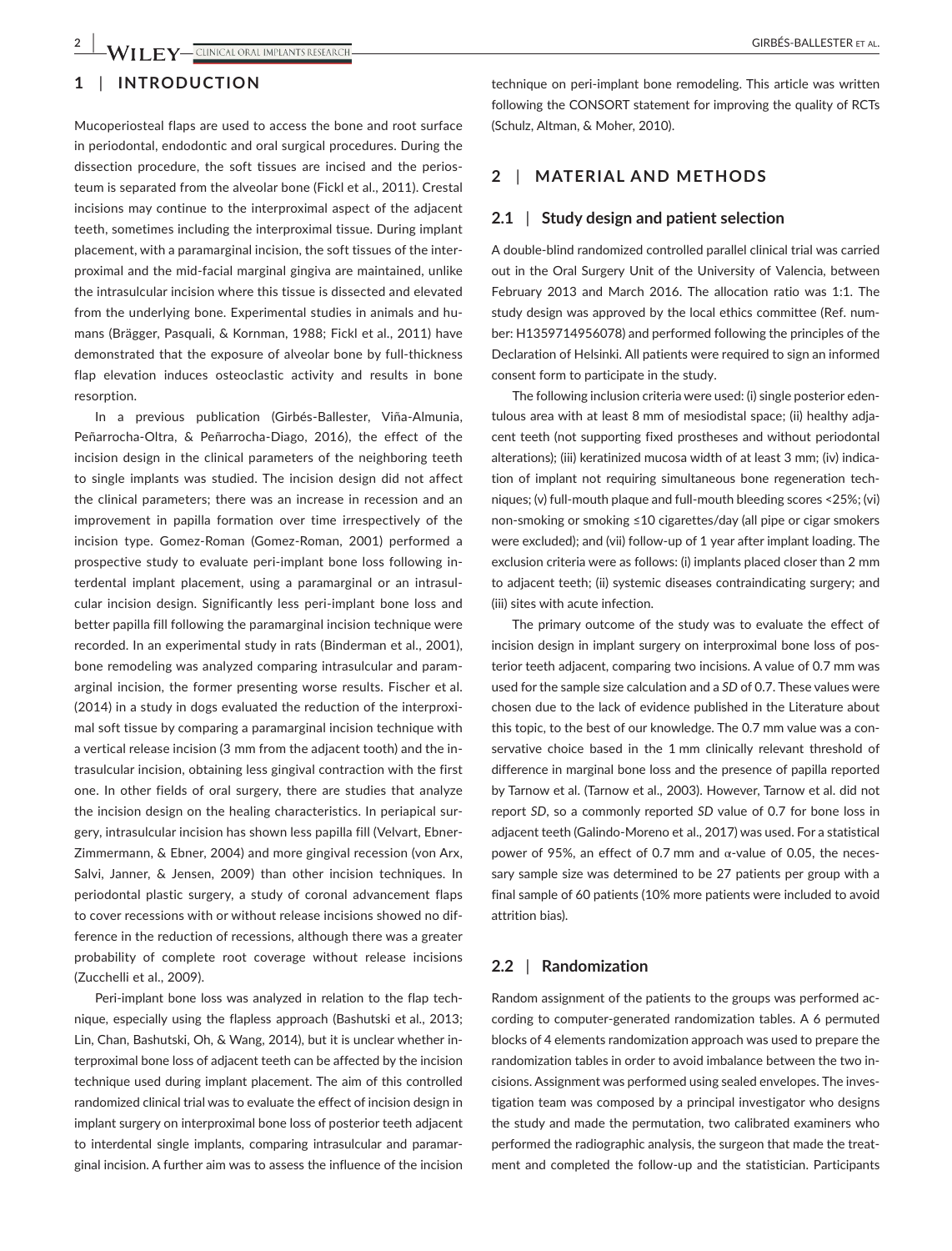**|** GIRBÉS-BALLESTER et al. **3**

were informed about the different incisions, but blinded to their assignment. Radiological periodontal parameters were assessed by a two blinded investigators different from the surgeon. The procedure was also blinded for the principal investigator and statistician.

#### **2.3** | **Surgical and restorative treatment**

All patients in the study underwent a supragingival scaling 3 weeks before the implant surgery. Delayed implant placement was performed. All implants (Frontier®, Ilerimplant, Lleida-GMI, Spain) were placed using the same surgical protocol under local anesthesia with 4% articaine with epinephrine 100'000. At this point, an assistant was asked to open a randomization envelope and the assigned incision technique was revealed and performed accordingly:

- Group (A) Intrasulcular incision: A crestal incision was performed in the attached mucosa of the edentulous area including the sulcus of the adjacent teeth, without release incisions (Figure 1a).
- Group (B) Paramarginal incision: A crestal incision was performed in the attached mucosa of the edentulous area without reaching the interproximal soft tissue surrounding the adjacent teeth and making two release incisions. The distance from the mid-crestal incision to the interproximal aspect of the adjacent teeth was approximately 1.5–2 mm (Figure 1b).

After the incision, a full-thickness mucoperiosteal flap was raised. Implant platform was placed 1–1.5 mm subcrestally. A non-submerged approach was used and the flap was repositioned and sutured around the healing abutments. To avoid flap advancements, only cases that did not require bone augmentations were selected. Perioperative antibiotic prophylaxis was initiated 2 hr prior to surgery and maintained for 3 days post-surgery (Amoxicillin 1 g, twice a day, orally) (Buser et al., 2009). Post-surgical medication also included ibuprofen 600 mg tablets, when



**FIGURE 1** Picture representing the buccal view of the: (a) intrasulcular incision and (b) paramarginal incision

patients perceived pain, and rinsing with 0.12% chlorhexidine digluconate for 1 min, twice a day for 2 weeks. No provisionalization was performed as cases belonged to the posterior region, where the esthetic demand is lower than the anterior region. Sutures were removed 1 week after surgery. After a healing period of 12 weeks, screw-retained porcelain restorations were inserted and loaded.

## **2.4** | **Follow-up examinations and radiographic evaluation**

The study patients were monitored for 1 year after implant loading. Radiographic examination was carried out using the intraoral XMind system (Groupe Satelec-Pierre Rolland, Bordeaux, France) and the RVG intraoral digital sensor (Kodak Dental System, Atlanta, GA, USA). To reproduce the X-ray angulation in consecutive follow-ups, positioners were used (Dentsply, Des Plaines, IL, USA), placing the guide bar parallel to the direction of the X-ray beam, perpendicular to the digital sensor. A silicone bite block was individualized in each patient. This bite block was modified once the implant-supported crown was placed in order to obtain an accurately standardized radiograph. Radiographic follow-up was performed as follows: baseline (immediately after implant placement), at abutment connection (3 months post-surgery), 6 and 12 months post-loading.

Intra- and interindividual radiographic assessment was made. In this context, two different blinded clinicians, other than the surgeon, evaluated the radiographs twice. The measurement used for the analysis of bone loss was the mean of the 4 measurements. Measurements were calibrated using the known implant platform diameter with the ImageJ program (Schneider, Rasband, & Eliceiri, 2012) (Figure 2).

# **2.5** | **Distance from the CEJ to the most interproximal coronal aspect of the bone crest**

In order to assess interproximal bone loss of the teeth adjacent to the implant, we proceeded as follows: Two reference points were detected at the interproximal aspect of the adjacent teeth in the post-surgical radiograph (baseline): (A) the cementoenamel junction (CEJ) and (B) the most coronal aspect of the bone crest. A straight line along the root was traced from point A to B. This distance was considered the baseline. The distance between these reference points was measured at the different radiographic follow-up examinations. The difference between the time points examination and baseline distance was considered as interproximal bone loss. Mesial and distal aspects of the teeth were measured in each examination period; bone loss value was calculated as the average of the measurements at the either mesial or distal surfaces of the neighboring teeth (Figure 3a).

## **2.6** | **Distance from the implant shoulder to the first bone-to-implant contact**

The distance from the implant shoulder to the first bone-to-implant contact (DIB) was measured as follows (Buser et al., 2011): The DIB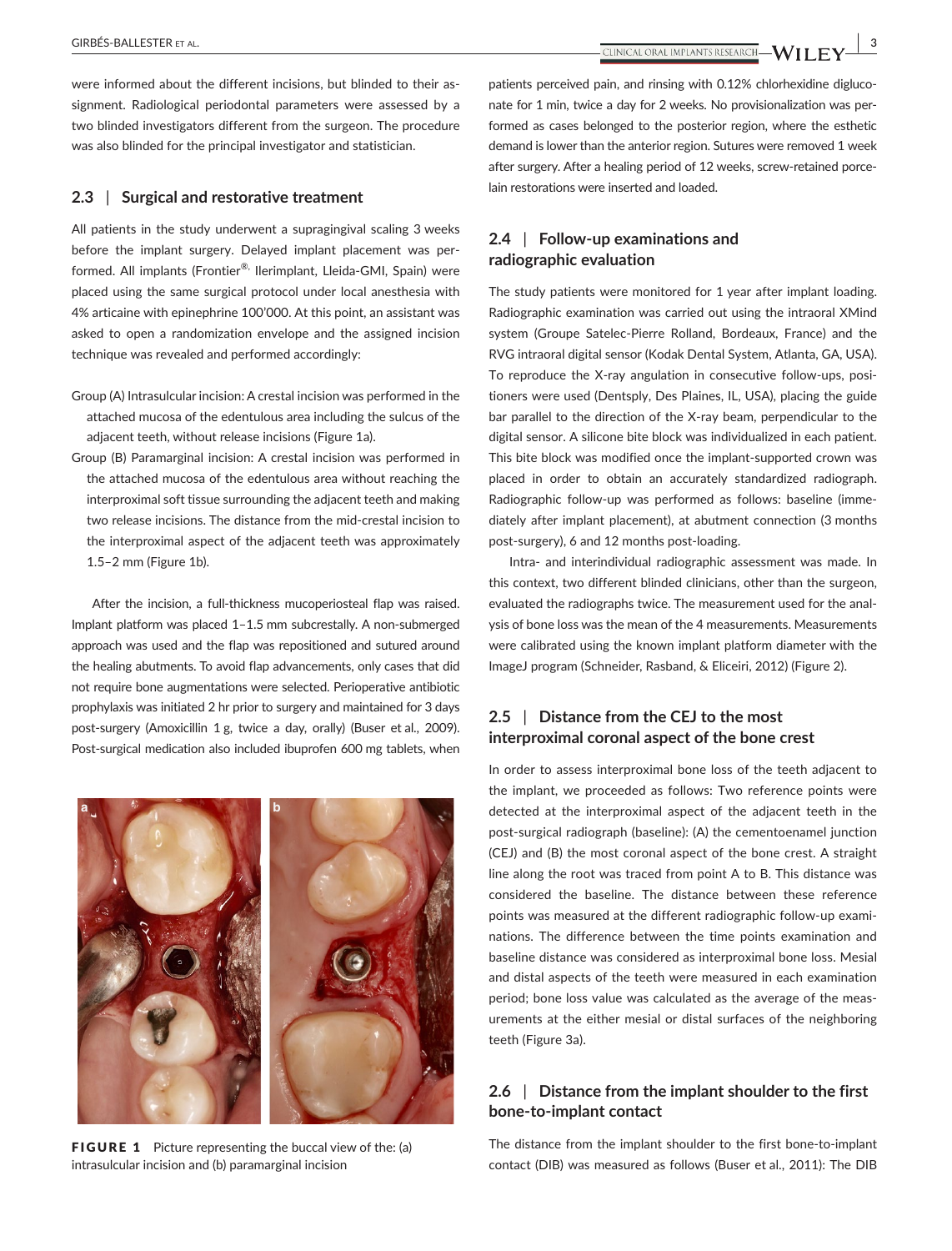**4 |**  GIRBÉS-BALLESTER et al.

on the mesial and distal aspect of the implant was measured at each examination, and one DIB value was calculated as the average of the mesial and distal values. At baseline, the mean DIB was 0.00 mm for the 60 implants. The peri-implant crestal bone remodeling was calculated as the difference between baseline and each time-point examination. As the implants were inserted subcrestally, in the periapical radiographs in which the bone crest was above the platform, the DIB was considered 0.00 mm (Figure 3b).



ImageJ program

## **2.7** | **Statistical analysis**

Continuous variables were described by the number of observations (*n*), minimum (min), median, maximum (max), mean, and standard deviation (*SD*) values and discrete variables by frequencies and percentages. Within-group and between-group comparisons were calculated using general linear models (ANOVA), with multiple comparisons based on Bonferroni's test. A two-sided *p*value <.05 was considered as being statistically significant. In the preliminary study of the error, two intraobserver (one for each examiner) and one interobserver tests were performed. The systematic error was analyzed with the paired *t* test. The Dahlberg d was used to measure both, systematic and random error, and the intraclass correlation coefficient (ICC) was used to assess the random error.

# **3** | **RESULTS**

During the study period, 62 patients were screened for inclusion, and 60 patients participated in the study. Two patients were excluded for not meeting the inclusion criteria: Two patients smoked >10 cigarettes/day. No dropouts occurred during the observation period (Figure 4).

A total of 60 patients (24 men and 36 women, mean age of 49.1 years with a range of 19–80 years) were treated with 60 implants: 30 patients underwent the intrasulcular incision and 30 patients the **FIGURE 2** Calibration of the periapical radiography with the paramarginal incision. All implants were successfully integrated and paramarginal radiography with the paramarginal incision. All implants were successfully int



FIGURE 3 Radiographs representing the periodontal and peri-implant bone changes from implant placement (a) to 12 months post-loading (d). Figure (b) and (c) shows prosthetic loading after 3 and 6 months. Point A: CEJ of the mesial and distal tooth; Point B: the most coronal aspect of the bone crest; Point C: implant shoulder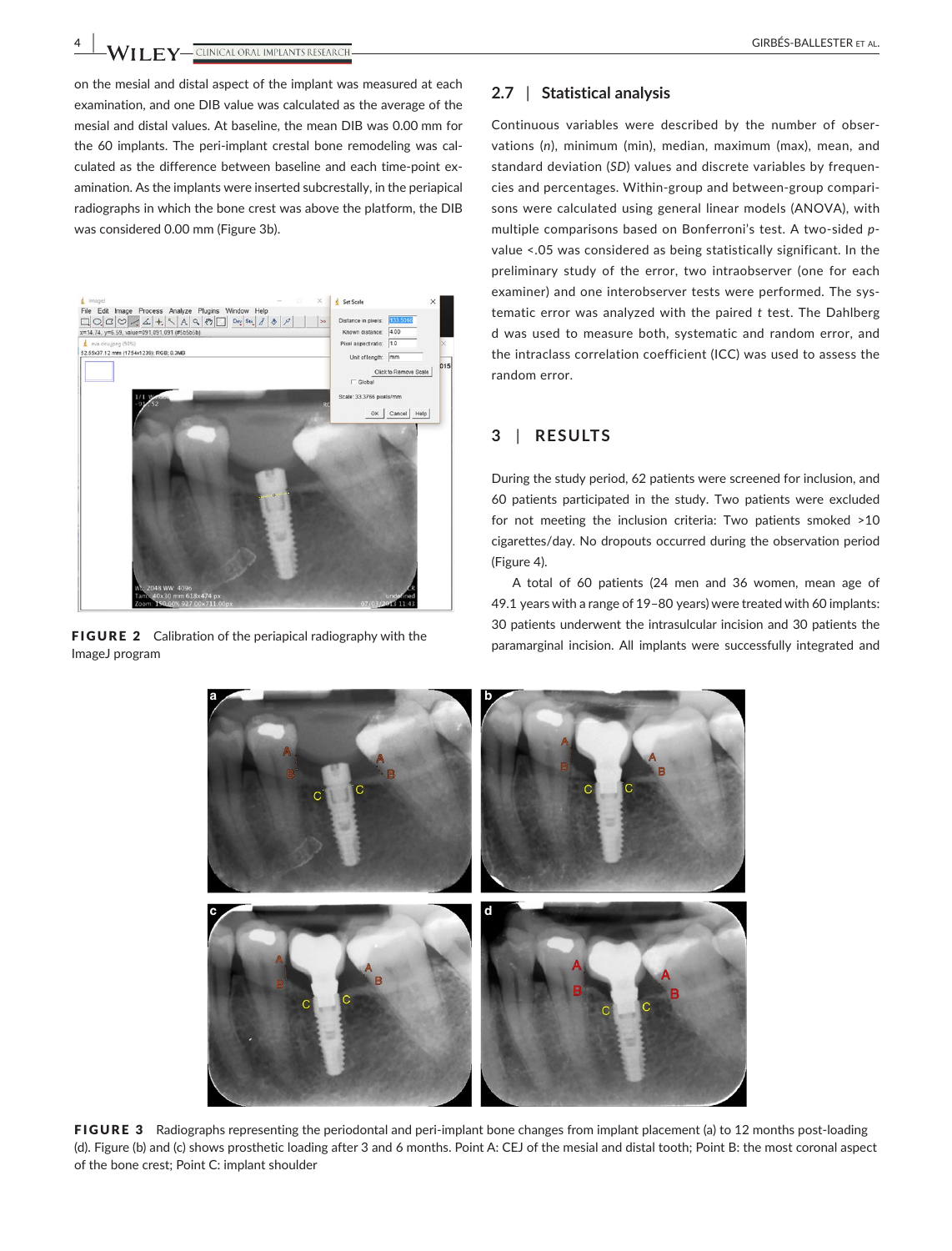



|  | <b>TABLE 1</b> Bone loss in adjacent teeth by treatment group (intrasulcular vs. paramarginal incision) and by global changes |  |  |  |
|--|-------------------------------------------------------------------------------------------------------------------------------|--|--|--|
|--|-------------------------------------------------------------------------------------------------------------------------------|--|--|--|

|                          | Surgery                            | Loading                            | 6 months<br>post-loading           | 12 months<br>post-loading          | Change from<br>surgery to loading    | Change from surgery<br>to 6 months   | <b>Change from</b><br>surgery to<br>12 months |
|--------------------------|------------------------------------|------------------------------------|------------------------------------|------------------------------------|--------------------------------------|--------------------------------------|-----------------------------------------------|
| Intrasulcular            |                                    |                                    |                                    |                                    |                                      |                                      |                                               |
| No.                      | 30                                 | 30                                 | 30                                 | 30                                 | 30                                   | 30                                   | 30                                            |
| Mean $\pm$ SD<br>(range) | $2.34 \pm 1.10$<br>$(0.54 - 6.15)$ | $2.51 \pm 1.03$<br>$(0.26 - 5.50)$ | $2.44 \pm 0.99$<br>$(0.81 - 5.18)$ | $2.43 \pm 0.97$<br>$(0.90 - 5.30)$ | $-0.17 \pm 0.60$<br>$(-1.25 - 1.00)$ | $-0.10 \pm 0.68$<br>$(-1.80 - 1.33)$ | $-0.09 \pm 0.64$<br>$(-1.75 - 1.39)$          |
| Median                   | 2.16                               | 2.35                               | 2.14                               | 2.15                               | $-0.12$                              | 0.01                                 | $-0.03$                                       |
| $p$ -value               |                                    |                                    |                                    |                                    | $p = .677$                           | $p = 1.000$                          | $p = 1.000$                                   |
| Paramarginal             |                                    |                                    |                                    |                                    |                                      |                                      |                                               |
| No.                      | 30                                 | 30                                 | 30                                 | 30                                 | 30                                   | 30                                   | 30                                            |
| Mean $\pm$ SD<br>(range) | $2.66 \pm 0.87$<br>$(1.23 - 4.33)$ | $2.74 \pm 1.11$<br>$(0.94 - 4.68)$ | $2.68 \pm 1.02$<br>$(0.94 - 4.50)$ | $2.76 \pm 1.03$<br>$(1.37 - 4.65)$ | $-0.09 \pm 0.55$<br>$(-1.47 - 1.17)$ | $-0.03 \pm 0.53$<br>$(-1.38 - 1.10)$ | $-0.10 \pm 0.53$<br>$(-1.39 - 1.10)$          |
| Median                   | 2.62                               | 2.54                               | 2.60                               | 2.62                               | $-0.08$                              | $-0.02$                              | $-0.12$                                       |
| $p$ -value               |                                    |                                    |                                    |                                    | $p = 1.000$                          | $p = 1.000$                          | $p = 1.000$                                   |
| Total                    |                                    |                                    |                                    |                                    |                                      |                                      |                                               |
| No.                      | 60                                 | 60                                 | 60                                 | 60                                 | 60                                   | 60                                   | 60                                            |
| Mean $\pm$ SD<br>(range) | $2.50 \pm 0.99$<br>$(0.54 - 6.15)$ | $2.63 \pm 1.07$<br>$(0.26 - 5.50)$ | $2.56 \pm 1.00$<br>$(0.81 - 5.18)$ | $2.59 \pm 1.01$<br>$(0.90 - 5.30)$ | $-0.13 \pm 0.57$<br>$(-1.47 - 1.17)$ | $-0.06 \pm 0.60$<br>$(-1.80 - 1.33)$ | $-0.09 \pm 0.58$<br>$(-1.75 - 1.39)$          |
| Median                   | 2.36                               | 2.43                               | 2.29                               | 2.34                               | $-0.09$                              | $-0.01$                              | $-0.05$                                       |
| $p$ -value               |                                    |                                    |                                    |                                    | $p = .538$                           | $p = 1.000$                          | $p = 1.000$                                   |
|                          | $p = .219$                         | $p = .401$                         | $p = .346$                         | $p = .213$                         |                                      |                                      |                                               |

in function at 1 year (100% survival rate). Of the total 60 implants, 44 were in the molar region and 16 in the premolar region. Thirty-six implants were placed in the mandible and 24 in the maxilla. Implants

were 10–11.5 mm long and 3.75 mm to 4.75 mm in diameter. Fifty patients were nonsmokers, and 10 were smokers of ≤10 cigarettes per day.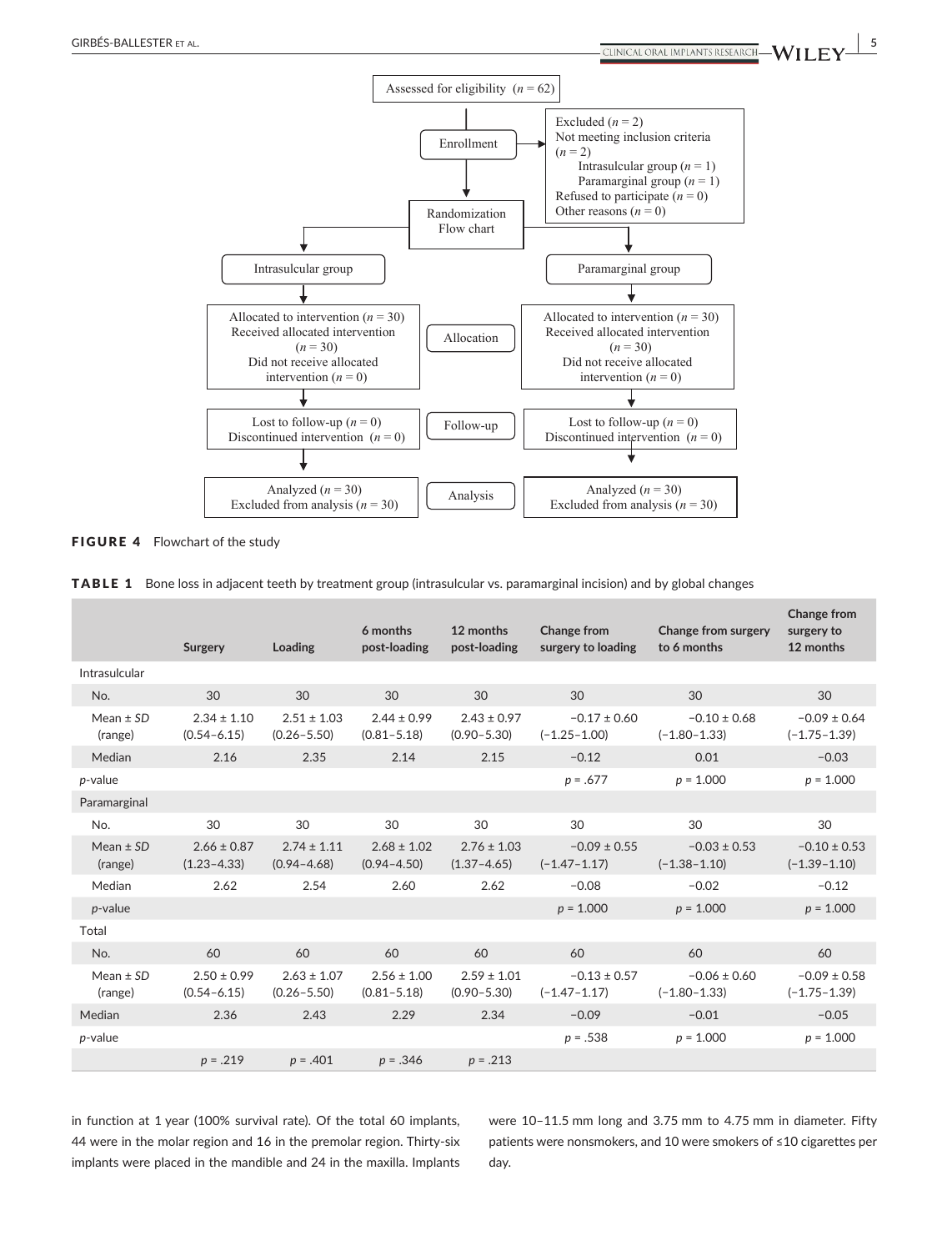**6 |**  GIRBÉS-BALLESTER et al.

The systematic and randomized error was below 0.2 mm in the Dahlberg d values. In the adjacent tooth, the degree of reproducibility was high in both intra- and interexaminations (ICC = 0.97 and 0.94, respectively). For the implant, the degree of reproducibility was high in both intra- and interexaminations (ICC = 0.93 and 0.92, respectively).

# **3.1** | **Distance from the CEJ to the most interproximal coronal aspect of the bone crest**

Table 1 shows the interproximal bone measurements for the teeth adjacent to the implant in both groups. Following implant placement, the mean bone position with respect to the CEJ was 2.34 ± 1.10 [95% CI: 1.93; 2.75] mm in the intrasulcular group and  $2.66 \pm 1.03$  [95% CI: 2.33; 2.98] mm in the paramarginal group. After a 12-month follow-up, the mean bone position was 2.43 ± 0.97 [95% CI: 2.07; 2.79] mm in the intrasulcular group and  $2.76 \pm 1.03$  [95% CI: 2.37; 3.14] mm in the paramarginal group. The mean bone reduction from baseline to 1-year followup was 0.09 [95% CI: −0.14; 0.32] mm in the intrasulcular group and 0.10 [95% CI: −0.10; 0.29] mm in the paramarginal group. These differences were not statistically significant (*p* = .213). Considering the whole sample, a mean bone reduction of 0.09 [95% CI: −0.05; 0.24] mm was recorded at the end of the follow-up. The degree of reproducibility was high in both intra- and interexaminations (intraclass correlation coefficient (ICC) = 0.97 and 0.94, respectively).

# **3.2** | **Distance from the implant shoulder to the first bone-to-implant contact**

After a 12-month follow-up, mean peri-implant bone remodeling was 0.17 ± 0.34 [95% CI: −0.04; 0.32] mm in the intrasulcular group and 0.15 ± 0.32 [95% CI: −0.03; 0.28] mm in the paramarginal group. No significant differences were found in DIB changes between groups (*p* = .756). The frequency analysis showed 21 and 19 implants in the intrasulcular and in the paramarginal incision, respectively, with no rough implant surface exposed. This means that at the 12-month follow-up, the implant was in a crestal or subcrestal position. In the intrasulcular group, nine implants showed marginal bone loss between 0.01 and 1 mm, and no implant showed more than 1.01 mm. In the paramarginal group, ten implants showed between 0.01 and 1 mm, and one implant showed more than 1.01 mm. Considering the whole sample, minimal DIB changes were found between implant placement and the twelve-month follow-up (0.16 mm). Table 2 shows bone remodeling in implants by treatment group and by global changes of the whole sample. The degree of reproducibility was high both in intra and interexamination (intraclass correlation coefficient (ICC) = 0.93 and 0.92 respectively).

## **4** | **DISCUSSION**

The purpose of this prospective study was to compare the effect of the incision technique applied for interdental implant placement on

|                          | Surgery                            | Loading                            | 6 months<br>post-loading           | 12 months<br>post-loading          | Change from<br>surgery to loading    | <b>Change from surgery</b><br>to 6 months | Change from<br>surgery to<br>12 months |
|--------------------------|------------------------------------|------------------------------------|------------------------------------|------------------------------------|--------------------------------------|-------------------------------------------|----------------------------------------|
| Intrasulcular            |                                    |                                    |                                    |                                    |                                      |                                           |                                        |
| No.                      | 30                                 | 30                                 | 30                                 | 30                                 | 30                                   | 30                                        | 30                                     |
| Mean $\pm$ SD<br>(range) | $0.00 \pm 0.00$<br>$(0.00 - 0.00)$ | $0.16 \pm 0.33$<br>$(0.00 - 1.43)$ | $0.16 \pm 0.32$<br>$(0.00 - 1.25)$ | $0.19 \pm 0.34$<br>$(0.00 - 1.32)$ | $-0.16 \pm 0.33$<br>$(-1.43 - 0.00)$ | $-0.16 \pm 0.32$<br>$(-1.25 - 0.00)$      | $-0.19 \pm 0.34$<br>$(-1.32 - 0.00)$   |
| Median                   | 0.00                               | 0.00                               | 0.00                               | 0.00                               | 0.00                                 | 0.00                                      | 0.00                                   |
| $p$ -value               |                                    |                                    |                                    |                                    | $p = .059$                           | $p = .016$ **                             | $p = .015^{\ast\ast}$                  |
| Paramarginal             |                                    |                                    |                                    |                                    |                                      |                                           |                                        |
| No.                      | 30                                 | 30                                 | 30                                 | 30                                 | 30                                   | 30                                        | 30                                     |
| Mean $\pm$ SD<br>(range) | $0.00 \pm 0.00$<br>$(0.00 - 0.00)$ | $0.15 \pm 0.32$<br>$(0.00 - 0.98)$ | $0.10 \pm 0.24$<br>$(0.00 - 0.99)$ | $0.17 \pm 0.32$<br>$(0.00 - 1.43)$ | $-0.15 \pm 0.32$<br>$(-0.98 - 0.00)$ | $-0.10 \pm 0.24$<br>$(-0.99 - 0.00)$      | $-0.17 \pm 0.32$<br>$(-1.43 - 0.00)$   |
| Median                   | 0.00                               | 0.00                               | 0.00                               | 0.00                               | 0.00                                 | 0.00                                      | 0.00                                   |
| $p$ -value               |                                    |                                    |                                    |                                    | $p = .076$                           | $p = .280$                                | $p = .051$                             |
| Total                    |                                    |                                    |                                    |                                    |                                      |                                           |                                        |
| No.                      | 60                                 | 60                                 | 60                                 | 60                                 | 60                                   | 60                                        | 60                                     |
| Mean $\pm$ SD<br>(range) | $0.00 \pm 0.00$<br>$(0.00 - 0.00)$ | $0.16 \pm 0.32$<br>$(0.00 - 1.43)$ | $0.13 \pm 0.28$<br>$(0.00 - 1.25)$ | $0.18 \pm 0.33$<br>$(0.00 - 1.43)$ | $-0.16 \pm 0.32$<br>$(-1.43 - 0.00)$ | $-0.13 \pm 0.28$<br>$(-1.25 - 0.00)$      | $-0.18 \pm 0.33$<br>$(-1.43 - 0.00)$   |
| Median                   | 0.00                               | 0.00                               | 0.00                               | 0.00                               | 0.00                                 | 0.00                                      | 0.00                                   |
| $p$ -value               |                                    |                                    |                                    |                                    | $p = .003$                           | $p = .003$                                | $p = .001$                             |
|                          |                                    | $p = .946$                         | $p = .433$                         | $p = .756$                         |                                      |                                           |                                        |

TABLE 2 Bone remodeling in implants by treatment group (intrasulcular vs. paramarginal incision) and by global changes

\**p* < .05;\*\* *p* < .01; \*\*\**p* < .001.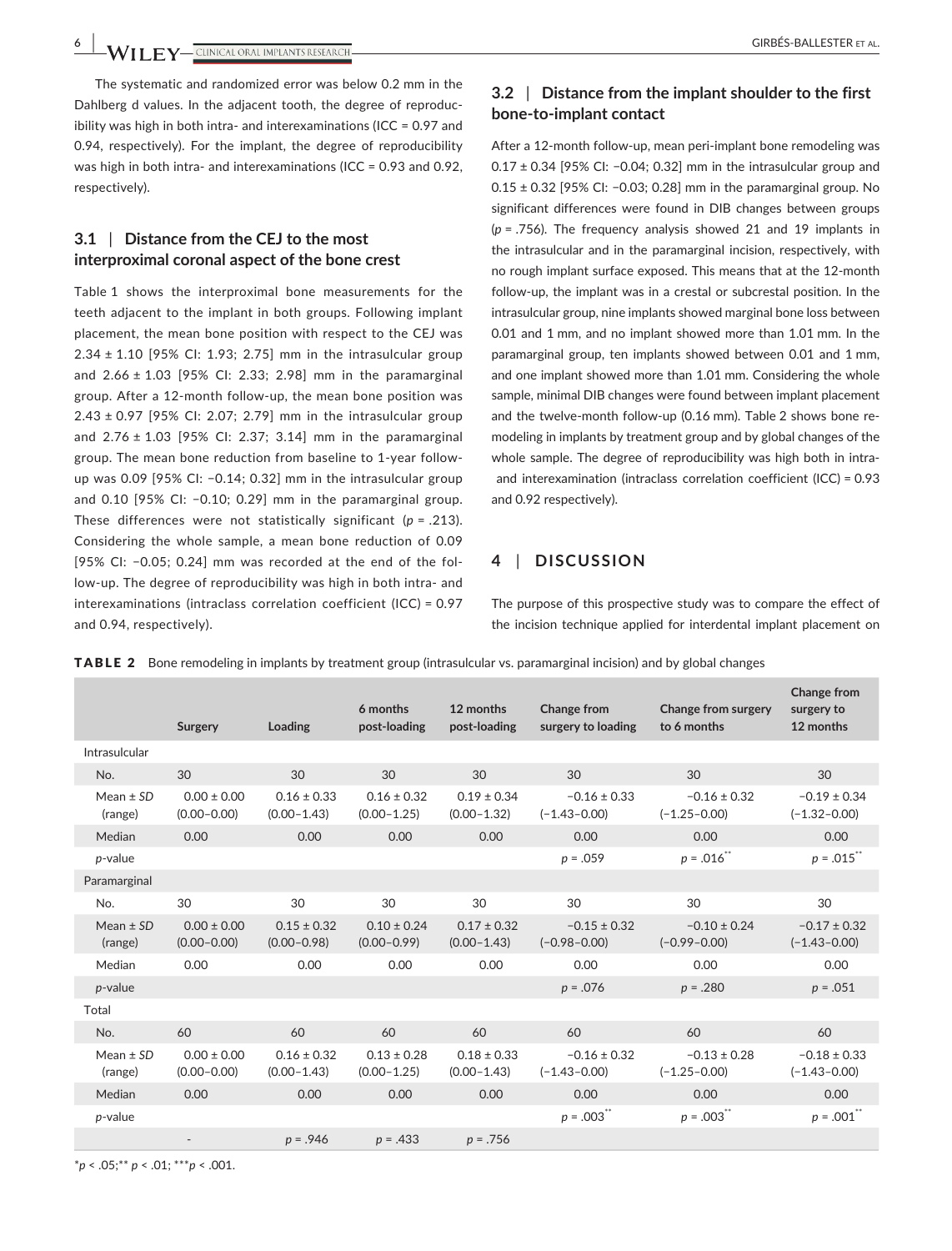**|** GIRBÉS-BALLESTER et al. **7**

the interproximal bone loss of adjacent teeth. Two different incision types were used: intrasulcular and paramarginal. The main difference between the two techniques is that with the intrasulcular incision, the interproximal soft tissue that pertains to the adjacent teeth is elevated, while with the paramarginal incision, it is maintained. The results of the present investigation demonstrated that after raising a flap, a minimal amount of bone remodeling, measured by radiographs, occurs, but the incision type does not influence this resorption.

In a previous report (Girbés-Ballester et al., 2016), we analyzed the influence of incision type on soft tissue changes and clinical parameters of adjacent teeth. Although not statistically significant, a better papilla formation was found in the paramarginal incision group. Gomez-Roman (2001) concluded that the use of a paramarginal incision for single-tooth implants is indicated to avoid possible loss of the papilla and minimize interproximal crestal bone loss. These findings must be critically valued as paramarginal incisions require a buccal releasing incision, which, in turn, may cause esthetically impairing scar formations.

In different fields of oral surgery, a variety of flap designs have been compared by controlled clinical trials (von Arx et al., 2009; Binderman et al., 2001; Fickl et al., 2014; Gomez-Roman, 2001; Velvart et al., 2004; Zucchelli et al., 2009). It is obvious that, depending on the treatment goals, different flap designs may be indicated. In periapical surgery, when access is only required from the buccal aspect, the sulcular incisions can be continued at the base of the papilla, thus, completely preserving both, the buccal and oral papilla without elevation of the interdental gingiva (Velvart 2002, von Arx et al. 2007). On the other hand, when the interdental area has to be surgically accessed, either one of the two papillae may be incised at its base in order to preserve the entire anatomical structure of the papilla. In such cases, the modality of the problem will dictate the extension of the tissue elevation. Thus, an intrasulcular incision ending in the col area might preserve the papilla as well, as it remains pedicled at the opposite end. It has to be mentioned that the original term "papilla preservation" has been introduced in the context of the surgical access of interdental sites affected by periodontitis. Such situations with two papillae and the interdental col differ anatomically from the situations in the present study, where no col tissue was present due to the fact that a neighboring tooth was missing. In the present study, the intrasulcular incision defined two flaps (buccal and lingual/palatal), in which the interproximal bone adjacent to the neighboring teeth was denuded. In contrast, in the paramarginal incision, the interproximal bone was not exposed.

The results of the present investigation showed no differences in bone loss between the 2 groups. All implants were placed in posterior areas where the crest is wider than in the anterior areas. In addition, only periodontally healthy patients, with no probing depths greater than 4 mm in the interproximal aspect, good oral hygiene and edentulous areas with no fixed restorations at neighboring teeth, were included. It is also important to mention that the presence of fixed restorations at neighboring teeth could have an impact in hard and soft tissue alterations due to the fact that a restoration margin is present. In those cases, soft tissue alterations would have a higher esthetic impact because a submarginal or juxtagingival margin of the preparation could result in a supragingival position. It remains to be studied whether the absence of differences observed in the present study will apply also in non so ideal situations after the execution of different incision techniques. The contour of the implant-supported crown could also influence the soft tissue characteristics between implant and neighboring teeth. In the present study, direct screw retained rehabilitations with flat or concave profile were performed.

Another important factor that must be underlined is the distance between the vertical releasing incision and the interproximal aspect of the adjacent teeth in the paramarginal incision. In a study in dogs, Fickl et al. (2014) concluded that the papilla preservation technique induces significantly less tissue contraction following flap surgery compared to intrasulcular incisions. However, this was an animal study with longer edentulous areas, where it was possible to leave 3 mm of distance between the vertical releasing incision and the interproximal aspect of the teeth. Since mesiodistal space in premolars and molars is 7 and 11 mm in humans, in the present clinical study the allowed distance was 1.5–2 mm in molars and 1–1.5 mm in premolars. This space limitation might explain the different outcomes between the mentioned animal study and the present clinical investigation.

The present study shows that minimal bone remodeling is going to occur in the neighboring teeth, irrespective of the incision design. A previous study (Girbés-Ballester et al., 2016) performed by our group demonstrated that paramarginal incision showed slightly better papilla index and less recession in the adjacent teeth than intrasulcular incision, although differences were not significant. Both investigations were conducted using selected cases with healthy, unrestored teeth adjacent to the edentulous area.

The appropriate flap design depends on the treatment goals of the individual surgical intervention and is based on patient, site and even surgeon-specific criteria. Specific surgical requirements such as flap advancement after bone augmentation may dictate the incision lines and help the surgeon to choose the most suitable approach. In particular, in the zone of esthetic priority, flaps design and incision lines should be carefully selected as already minor changes in soft tissue contour, texture and color may negatively affect the esthetic outcome. The two treatment modalities compared in the present study did not differ regarding bone loss at neighboring teeth. Nevertheless, an approach without releasing incisions may be preferred when scar formations have to be avoided. Future investigation should focus on the influence of incision design in the esthetic area, where changes in hard and soft tissues have higher impact on final treatment outcomes.

## **5** | **CONCLUSION**

Within the limits of the present investigation, it can be concluded that both incision designs resulted in a minimum amount of bone loss at the interproximal aspects of adjacent teeth. The incision design did not significantly influence the radiographically assessed bone loss. Peri-implant bone remodeling was similar in both incision groups.